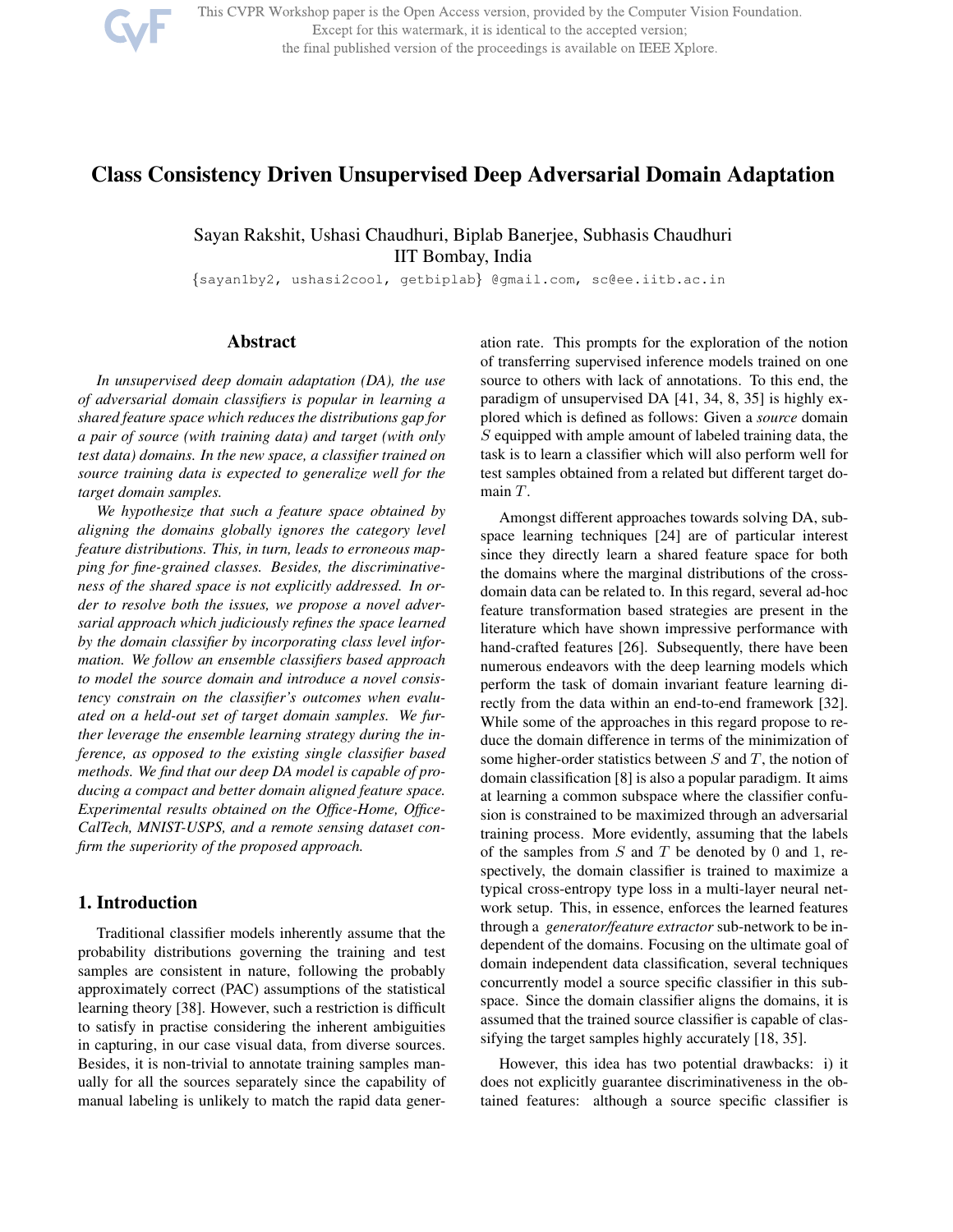trained to look after the between class separation, the notion of intra-class compactness is largely overlooked, and ii) the correlation between the domains at a finer level is not carefully explored: the domain classifier does not explicitly incorporate the class level information while globally aligning  $S$  and  $T$ . As a consequence, such an approach largely fails to propagate the complicated dependencies among the classes from the original to the learned feature space.

Inspired by the aforementioned discussions, we propose the following extensions to the said adversarial deep domain classification based unsupervised DA model: i) instead of modeling one source classifier with all the training samples, we consider to deploy a bagging based ensemble classifiers trained on mutually-exclusive training subsets. This committee of classifiers is undoubtedly a better choice to model the visual classes considering their complex distributions and a decision fusion in this regard is expected to assure better generalization. Note that our inference in  $T$  is also guided by the ensemble voting strategy. ii) At the same time, we deploy a subset of target domain samples for the class level domain alignment purpose. Particularly, we consider the responses of all the source classifiers on these target data and specifically demand these response vectors to be highly similar during the course of training. We term the respective loss as the *logit homogeneity loss* for target samples. This desiderata has two-fold advantages: i) in order to ensure consistency in the classifier committee's outputs on the held-out target set, the feature extractor sub-network implicitly enforces the samples to be class-wise concentrated, and ii) while the domain classifier aligns  $S$  and  $T$  globally, the proposed simultaneous class scale alignment of the target samples entails the notion of semantic consistency between the domains. As a whole, we follow an alternate optimization strategy to ensure that the feature space learned by our improved domain classifier to be more robust and compact where the global domain alignment is subsequently fine-tuned locally using class distributions. We summarize the noteworthy contributions of the work in the following:

i) We propose a novel adversarial loss driven unsupervised deep DA framework which efficiently exploits the class level information along with the domain classification loss to better associate both the domains. In this respect, we wisely deploy the notion of ensemble learning within the DA framework. ii) We theoretically validate our model with respect to established generalization bounds. iii) Experimentally, we find that our model performs better or commensurately with recent DA approaches on the challenging Office-Home, Office-CalTech, MNIST-USPS, and a remote sensing dataset.

#### 2. Related works

Broadly, the existing techniques for DA rely on reweighting the source training samples to distinctively reflect their counterparts in the target distributions [27] or obtaining a transformation in a much lower-dimensional manifold that makes the target features indistinguishable from the source. Notice that the instance re-weighting based approaches are considered to be a rather restricted form of domain-shift or sample selection bias and cannot be generalized to critical scenarios. On the other hand, the Geodesic distance based methods [10, 11] consider the domains to be points on a typical Grassmannian manifold and bridge the domain gap by projecting  $S$  and  $T$  on the points along the geodesic path or find a closed form linear map which projects samples from  $S$  onto the distributions of  $T$ . Likewise, CORAL [31] minimizes the domain-shift in terms of the Euclidean distance between the second-order statistics governing  $S$  and  $T$  whereas Log-CORAL [42] considers their Log-Euclidean distance on a Riemannian manifold. A detailed survey of DA for visual recognition can be obtained in [41, 26].

The deep neural network based approaches, on the other hand, learn domain invariant features using supervised models, deep auto-encoders [5], and recently generative adversarial networks (GAN) [18, 35]. As aforementioned, these methods are designed to minimize a classification loss while optimizing a measure for ensuring domain consistency. An extension of CORAL is deep CORAL [33] which integrates a convolutional network (CNN) based feature extractor in the CORAL framework for end-to-end learning. As opposed to this type of loss, several methods have deployed the maximum mean discrepancy (MMD) for comparing distributions in Hilbert space: DDC [36], DAN [20].

Other competing methods are in favor of adversarial loss functions to reduce the domain difference: learning a representation space that is simultaneously discriminative for source labels while being insensitive to individual domain properties. The gradient reversal algorithm (RevGrad) [8] is of particular interest in this regard: it treats the paradigm of domain invariant feature learning as a binary classification problem and directly maximizes the classification loss by reversing the gradient. ADDA [35] learns discriminative representations by exploring the labels of the source domain and training an inverted label-GAN for domain confusion. Besides, some of the recent techniques rigorously incorporate the generative models (mostly GANs) in the feature learning process: coupled-GAN [19], duplex-GAN [15], adversarial feature augmentation [40]. Cycle-GAN [43] endorses a cycle consistency loss to model the mapping  $S \to T \to S$  using identical functions. Theoretically speaking, given the three factors provided by [1] for bounding the adaptation loss in a typical DA framework, all these adversarial adaptation methods focus on reducing the domain divergence as reducing the joint generalization error for both  $S$  and  $T$  is intrinsically hard.

Instead of dealing with the binary domain classifier, a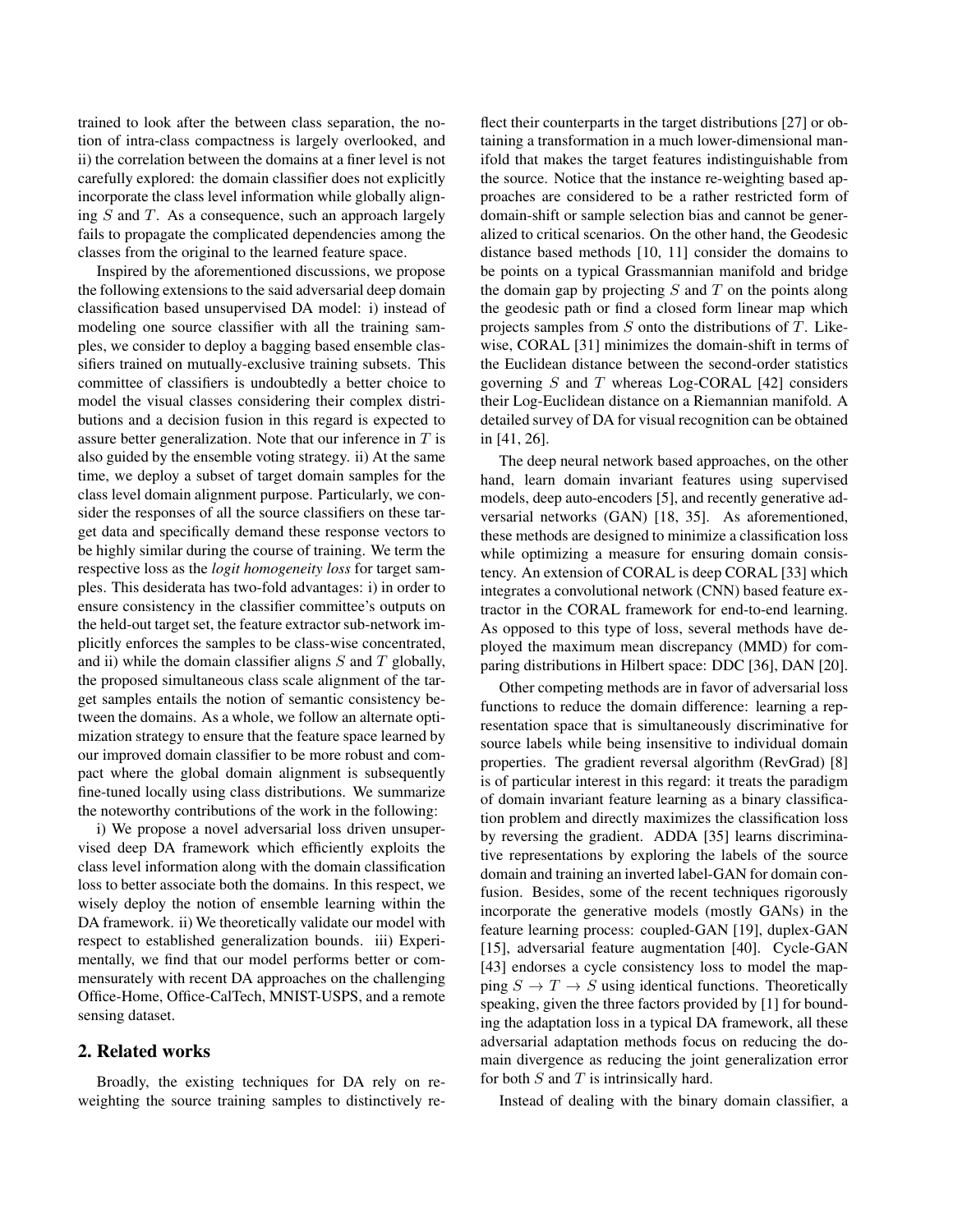few very recent techniques [29, 23] deploy the idea of maximizing the disagreement between a pair of source domain classifiers on target samples to guide the feature extractor in reducing the domain gap. Ideally, the classifier pair's disagreement highlights potentially confusing target domain samples and the feature extractor learns *better* representations for them. However, such techniques may fail for partially overlapping target classes as both the source classifier's outputs are likely to signify mis-classifications and the models fail to identify and correct the same. As a consequence, the feature space may not turn out to be highly overlapping between the domains as desired. As opposed to them, we aim at alternately maximizing the domain classifier's error (for obtaining the domain invariant space by global domain alignment) and minimizing the average pairwise difference between the classifier committee's responses on held-out target set (for domain realignment according to the class distributions in the domain invariant space) in an end-to-end model. Hence, we ensure a domain independent feature space first and subsequently revamp the space to be semantically coherent. Besides, we distill the advantages of ensemble learning effectively in our model.

#### 3. Method

#### 3.1. Preliminaries

Let  $X^S = {\mathbf{x}_i^S, y_i^S}_{i=1}^N \text{ on } X^S \otimes Y^S$  denote the training samples from S where  $x_i^S \in X^S$  can be images or descriptors extracted from the images each denoting one of the  $y_i^S \in Y^S = \{1, 2, ..., M\}$  visual categories. In contrast,  $X^T = \{ \mathbf{x}_j^T \}_{j=1}^{N^T}$  on  $X^T$  represents the set of unlabeled test samples from  $\overline{T}$ . We assume that both  $S$  and  $T$  can be modeled in terms of unknown underlying distributions  $S$  and  $T$ , respectively, with  $S(X^S) \neq \mathcal{T}(X^T)$ .

Under this setup, the subspace learning based unsupervised DA paradigm seeks to model a mapping  $f_C : X^S \to$  $Y<sup>S</sup>$  in a new feature space such that  $f_C$  performs well in predicting labels for samples from  $\mathcal T$ . In order to realize  $f_C$ , we propose a model with three components: i) a feature extractor  $f_G$  with parameters  $\theta_G$ :  $\tilde{X}^{S/\tilde{T}} = f_G(X^{S/T}; \theta_G)$ , ii) a committee of N source domain classifiers  $\{f_{C_n}^S\}_{n=1}^N$ with parameters  $\theta_{C_n}$ :  $Y^S = f^S_{C_n}(\tilde{X}^S; \theta_{C_n})$ , iii) a binary domain classifier  $f_D$  with parameter set  $\theta_D$ . In this respect, let  $y^D \in Y^D = \{0, 1\}$  denote the domain labels for samples coming from  $S$  and  $T$ , respectively. Given that,  $X^D = [X_{HO}^S, X_{HO}^T]$  represents a mixture of samples from the domains with  $X_{HO}^{S} \subseteq X^{S}$  and  $X_{HO}^{T} \subseteq X^{T}$ . The underlying mapping function can be interpreted as  $Y^D =$  $f_D(\tilde{X}^D; \theta_D)$ .

On the other hand, we assume that  $f_{C_n}^S$ s are trained on N non-overlapping subsets  $\{X_n^S\}_{n=1}^N$  of  $X^S$ . Finally for a given  $\mathbf{x_k^T} \in X_{HO}^T$ , we denote the M- dimensional logit vector corresponding to  $f_{C_n}^S$  by  $\mathbf{l}_n^k$ . In the following, we discuss the training and inference stages of the proposed model in detail. A depiction of the proposed framework can be found in Fig.1.

### 3.2. Training & inference

As already mentioned briefly, we optimize a novel multitask loss function for obtaining  $[\theta_G, {\{\theta_{C_n}\}}_{n=1}^N, \theta_D].$  In particular, we are interested in i) a cross-entropy type domain classification loss for  $f_D$  which is to be maximized given  $\tilde{X}^D$ , ii) N separate cross-entropy losses for  $f_{C_n}^S$ s which are deemed to be minimized given the learned representations of  $\mathbb{X}_n^S$ s, iii) mean pairwise difference between the logits obtained from  $f_{C_n}^S$ s for  $\tilde{X}_{HO}^T$  which is also to be minimized. iv) An additional norm induced constraint on  $\tilde{X}^D$  which is simultaneously minimized in order to control any unwanted feature space diversion.

Domain classifier loss: The prime motivation behind maximizing the cross-entropy loss for  $f_D$  is to obtain the coarse level domain invariant feature space through the modeling of  $f_G$  which, to a certain extent, satisfies the requirement of  $S \approx T$ . In order to obtain that, the corresponding loss measure, given  $(X^D, Y^D)$ , can be mentioned as:

$$
\mathcal{L}_D(\theta_D, \theta_G) = -\mathbb{E}_{\tilde{\mathbf{x}}_{\mathbf{m}} \in \tilde{X}_{HO}^S} \log(f_D(\tilde{\mathbf{x}}_{\mathbf{m}})) - \mathbb{E}_{\tilde{\mathbf{x}}_{\mathbf{m}} \in \tilde{X}_{HO}^T} \log(1 - f_D(\tilde{\mathbf{x}}_{\mathbf{m}}))
$$
\n(1)

At the same time, we penalize any undesirable variation of the projected feature embeddings by explicitly controlling the feature norm. This can act as a regularizer on the obtained features:

$$
\mathcal{L}_R(\theta_G) = ||\tilde{X}^D||_F^2 \tag{2}
$$

**Source classifier loss:**  $f_{C_n}^S$ s are essentially multi-class classifiers which produce the M-dimensional class probability distributions given  $\tilde{X}_n^S$ s. Optimizing these classifiers on S ensures better between-class separation in the learned feature space. For the  $n^{th}$  classifier, we denote the respective softmax cross-entropy loss measure by:

$$
\mathcal{L}_n^S(\theta_G, \theta_{C_n}) = -\mathbb{E}_{(\tilde{\mathbf{x}}_{\mathbf{m}}, \mathbf{y}_{\mathbf{m}}) \in \mathbb{X}_n^S} \sum_{y_m \in \mathbf{y}_{\mathbf{m}}, p_m \in \mathbf{p}_{\mathbf{m}}} y_m \log(p_m)
$$
(3)

where  $p_m$  denotes the softmax class distributions vector for a given  $\tilde{\mathbf{x}}_{m}$  and  $\mathbf{y}_{m}$  represents its label in the one-hot format. As mentioned, this is a bagging based ensemble model where the N classifiers specialize on ideally nonoverlapping areas of the feature space. Additionally, the classifiers play a major role in better aligning  $S$  and  $T$  (see below).

Logit homogeneity loss for the held-out target set: Let us recapitulate that the domain classifier focuses on orienting the entire data distributions of  $S$  and  $T$  which does not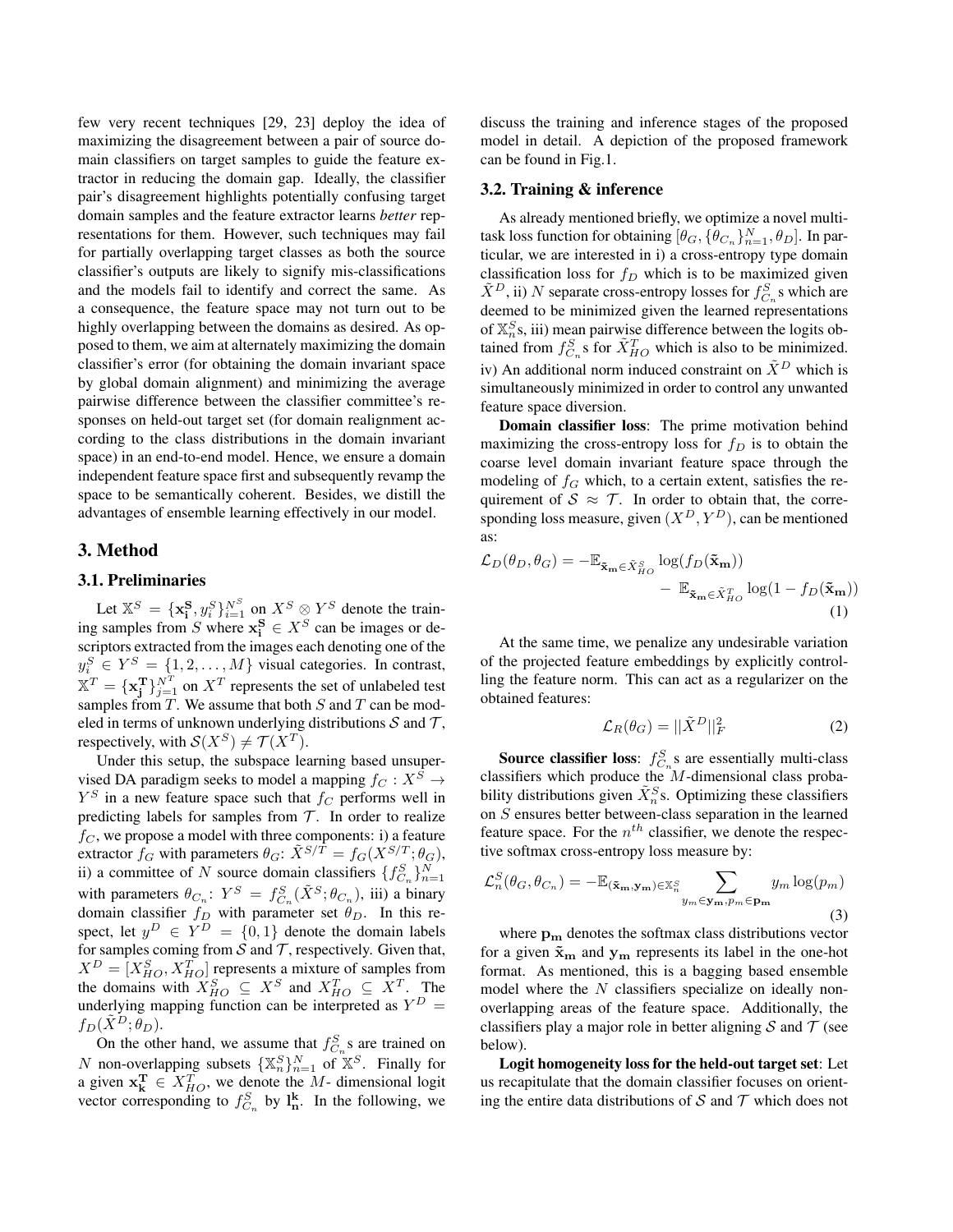

Figure 1: The proposed unsupervised DA framework without back-propagation directions. The variables are mentioned in Section 3.1.

comply to the individual class properties. This is important given the unconstrained multi-modal nature of the visual categories where several classes may overlap in the feature space. To this end, the proposed logit homogeneity loss helps in obtaining a compact domain invariant feature space considering these aspects judiciously.

Given unlabeled  $X_{HO}^{T}$  from  $T$ , we propagate the respective learned embeddings  $\tilde{X}_{HO}^{T}$  through all the sourcecentric classifiers  $f_{C_n}^S$ s simultaneously and record their logit outcomes. Remember that the logits represent real-valued unnormalized class scores for the samples. We consider logits over the softmax class assignment probabilities here in order to prevent any trivial solution that may occur with typically very small softmax values. With this background discussion, we first define the logit homogeneity loss and further explain how it resolves the aforesaid bottlenecks of the standard approach. Given the logit representations  $l_{n_1}^k$ and  $l_{n2}^{k}$  for a given  $\tilde{x}_{k}^{T}$  obtained from two different classifiers of the ensemble where  $n1, n2 \in \{1, 2, ..., N\}$  and  $n1 \neq n2$ , the concerned loss measure is:

$$
\mathcal{L}_{T}(\theta_{G}, \{\theta_{C_{n}}\}_{n=1}^{N}) = \mathbb{E}_{\tilde{\mathbf{x}}_{\mathbf{k}}^{T} \in \tilde{X}_{HO}^{T}} \frac{1}{N} \sum_{n1, n2} ||\mathbf{l}_{\mathbf{n1}}^{k} - \mathbf{l}_{\mathbf{n2}}^{k}||_{F}^{2}
$$
\n(4)

Now focusing on the main implications of reducing  $\mathcal{L}_T$ on the domain invariant space, it can be observed that:

- Ideally, we enforce the class score distributions of  $f_{C_n}^S$ s on  $\mathcal T$  to be similar along with reducing their classification errors on  $S(\mathcal{L}_n^S)$  in parallel. It signifies the fact that  $f_G$ , in turn, is directed to produce highly concentrated class-wise embeddings for both the domains in the learned feature space to assure the classifier committee's consistency.
- Specifically from the point of view of  $\mathcal T$ , for samples belonging to a given class with high confidence, it is expected that the outcomes of the trained  $f_{C_n}^S$ s in terms of the class assignment scores should largely coincide. In contrast, this may not be the case for potentially

confusing samples. Optimizing  $\mathcal{L}_T$  in the learned feature space in this regard basically finds a better mapping for such data items.

Optimization: We follow the standard alternate gradient descent (GD) based optimization strategy to obtain the network parameters. The following two sub-problems are optimized simultaneously until convergence where the  $\lambda$ s denote the term weights. Specifically notice that we perform the class-wise domain alignment in the globally domain confused space. Additionally, we enforce to learn the  $\theta_{C_n}$ s on S and T together for better semantic association between domains. We obtain  $\theta_D$  in Eq.5 practically by applying the RevGrad algorithm [8] which inserts a gradient reversal layer between the shared feature space and domain classifier. Standard version of GD is used in the other cases.

$$
\min_{\theta_G} \max_{\theta_D} \lambda_1 \mathcal{L}_R - \lambda_2 \mathcal{L}_D \tag{5}
$$

$$
\min_{\theta_G, \{\theta_{C_n}\}_{n=1}^N} \sum_{n=1}^N \mathcal{L}_n^S + \lambda_3 \mathcal{L}_T
$$
 (6)

Inference: During testing, we follow the traditional decision fusion approach over the outputs of the source classifiers. Specifically, the target samples from  $\mathbb{X}^T$  are propagated through the feature extractor as well as the classifiers and the logit scores for the classes are recorded separately for the classifiers. A max-pooling is subsequently performed to fuse the outcomes of the classifiers on which the softmax operation is carried out. Finally, the class with the highest softmax probability is assigned to a given target sample.

 $\overline{\mathbf{M}}$ 

#### 3.3. Theoretical insights

In this section, we draw a connection between the proposed method and the DA theory introduced in [1] which relates the error bounds on S ( $R_{\mathcal{S}}(h)$ ) and T ( $R_{\mathcal{T}}(h)$ ), respectively, for a given hypothesis  $h \in \mathcal{H}$ . Precisely, there exist two different distance measures to quantify the gap between S and T: i)  $\mathcal{D}_{\mathcal{H}\Delta\mathcal{H}}(\mathcal{S}, \mathcal{T})$  [1], which can be inferred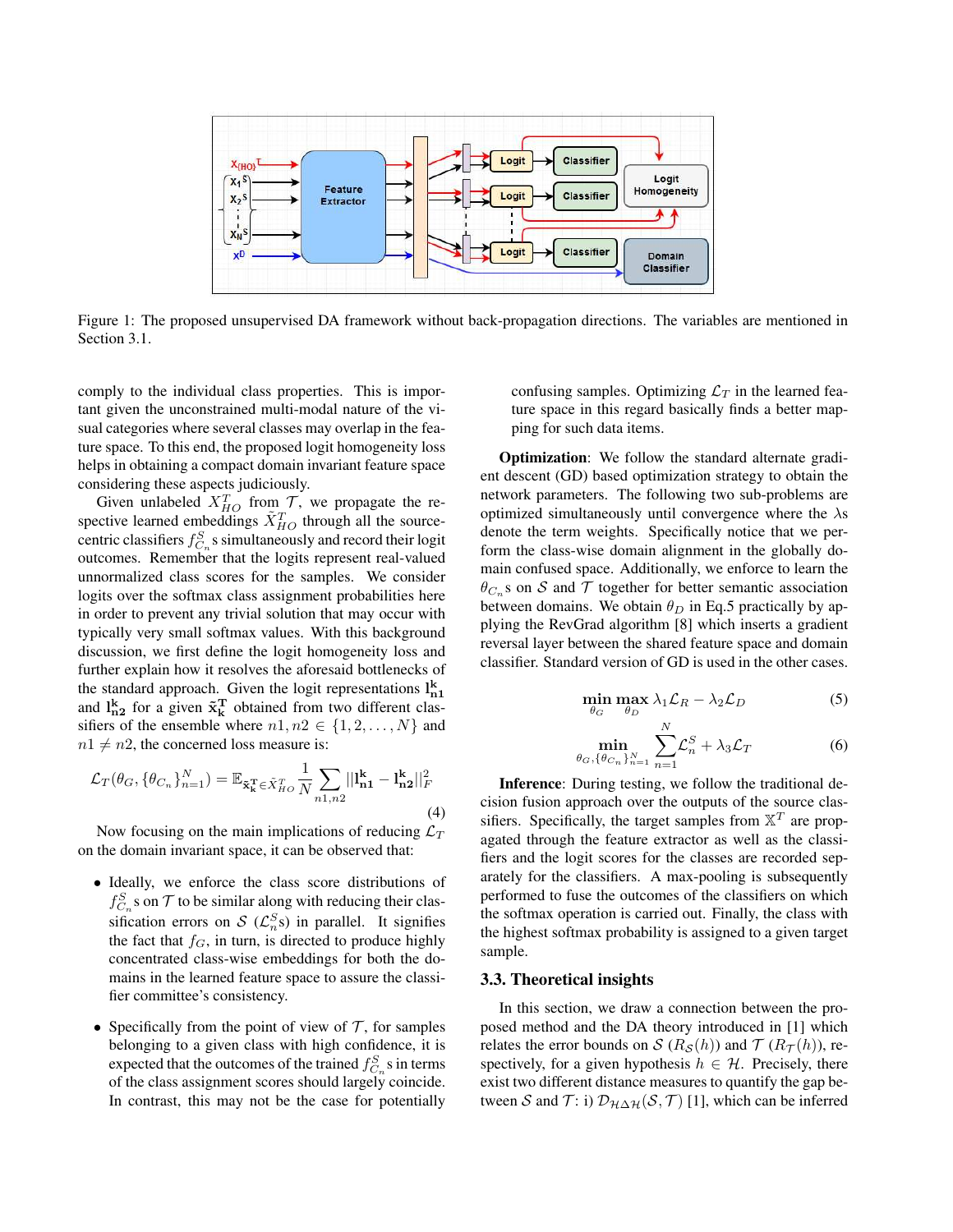as the discrepancy between the quality of a classifier on the two domains, and ii)  $\mathcal{D}_{\mathcal{H}}(\mathcal{S}, \mathcal{T})$  for measuring the domain divergence [2]. Both these distance measures can be compared as follows:

$$
R_{\mathcal{T}}(h) \leq R_{\mathcal{S}}(h) + \mathcal{D}_{\mathcal{H}\Delta\mathcal{H}}(\mathcal{S}, \mathcal{T}) + \alpha
$$
  
\$\leq R\_{\mathcal{S}}(h) + \mathcal{D}\_{\mathcal{H}}(\mathcal{S}, \mathcal{T}) + \alpha\$ (7)

where  $\alpha$  defines the shared error of the optimum joint hypothesis. Since  $\mathcal{D}_{\mathcal{H}}$  upper bounds the  $\mathcal{H}\Delta\mathcal{H}$  distance, we find it intuitive to analyze the stability of our method in terms of the  $H$  distance. The actual functional form for  $\mathcal{D}_{\mathcal{H}}(\mathcal{S}, \mathcal{T})$  can be put forward as:

$$
\mathcal{D}_{\mathcal{H}}(\mathcal{S}, \mathcal{T}) = 2 \sup_{h \in \mathcal{H}} \left| \underset{\mathbf{x}^{\mathbf{S}} \in \mathcal{S}}{\mathbb{E}} \mathbb{I}(h(\mathbf{x}^{\mathbf{S}}) \neq 1) - \underset{\mathbf{x}^{\mathbf{T}} \in \mathcal{T}}{\mathbb{E}} \mathbb{I}(h(\mathbf{x}^{\mathbf{T}}) \neq 1) \right|
$$
(8)

In reality,  $\mathcal{D}_{\mathcal{H}}$  highlights empirically the error of the domain classifier, which needs to be maximized in order to obtain the domain invariant feature space. In our case, the proposed framework ensures better domain alignment in terms of a joint coarse to fine level correspondence focusing on both the global and class level agreements. Precisely,  $\mathcal{D}_{\mathcal{H}}$ turns out to be:

$$
\mathcal{D}_{\mathcal{H}} = \min_{\theta_G} \max_{\theta_D} \lambda_3 \mathcal{L}_T - \lambda_2 \mathcal{L}_D \tag{9}
$$

Nonetheless, it is ensured that a good representation space obtains low values for both the domain specific classifier as well as  $\mathcal{D}_{\mathcal{H}}$  simultaneously. Notice that our model uses a committee of classifiers in the source domain and the classifier combination strategy is adopted during inference as well. Since the generalization bound of an ensemble classifiers is always upper bounded by the standalone hypothesis, it means the domain specific error terms are logically minimized in our case thus providing a tighter and better interpretation of  $R_{\mathcal{T}}$ .

## 4. Experiments

We detail the quantitative and qualitative evaluations to validate the proposed method in numerous ways in this section.

## 4.1. Dataset

We carry out experiments in three different scenarios: 1) Object recognition: We consider the Office-Home [39] and the Office-CalTech [10] dataset for this purpose. The Office-Home dataset consists of four visual domains, each consisting of images from 65 object categories which results in a total of 15, 500 images. In particular, the domains include, *Art*: (A), *Clipart*: (C), *Product*: (P), and *Real world*: (Rw), respectively. We consider all possible combinations:  $A \leftrightarrow C$ ,  $A \leftrightarrow P$ ,  $A \leftrightarrow Rw$ ,  $C \leftrightarrow P$ ,  $C \leftrightarrow Rw$ ,



Figure 2: A false color composite (FCC) of the study area, ground-truth sites for  $S$  and  $T$  from spatially disjoint areas, and the land-cover classes for Botswana dataset.

and  $P \leftrightarrow Rw$ . On the other hand, Office-CalTech is created by selecting 10 shared categories between Office-31 [28] (*Amazon*: (A), *Webcam*: (W), and *DSLR*: (D)) and *CalTech-256* (C). It allows 12 possible transfer tasks given the four domains:  $A \leftrightarrow W, A \leftrightarrow D, D \leftrightarrow W, C \leftrightarrow W, C \leftrightarrow$  $D, C \leftrightarrow A$ . 2) Digit recognition: We deal with the MNIST and USPS dataset which contain white digits on a solid black background. We consider two different testing protocols: the first one (P1) consists of sampling 2000 MNIST and 1800 USPS images while the second one (P2) uses the full MNIST and USPS training-test sets as followed by [3], respectively [20, 17]. We test on **MNIST**  $\leftrightarrow$  **USPS** for P1 and **MNIST**  $\rightarrow$  **USPS** for P2. The USPS images are resized to  $28 \times 28$  (shape of MNIST images) beforehand to maintain consistency. 3) Remote sensing image classification: Finally, we consider the important problem of hyperspectral remote sensing (RS) image pixel classification for a pair of spatially disjoint geographical areas. In particular, we deal with the benchmark Botswana dataset [12] (Fig.2) acquired by the Hyperion sensor of the EO-1 satellite over a  $1476 \times 256$  pixel study area located at the Okavango Delta, Botswana on May, 2001. Source (2538 pixels) and target (1252 pixels) domain samples are collected from two spatially disjoint sub-areas within the study area from 14 different land-cover classes. 10 out of original 220 bands selected by an ad-hoc feature selection strategy [4] are finally considered to represent the pixels.

#### 4.2. Design protocols

Office-Home and Office-CalTech: We rely on the source domain fine-tuned Imagenet pre-trained Resnet-50 [13] features extracted from the last feature layer (*pool5*). All the necessary pre-processing stages are carried out on the images beforehand. Subsequently,  $f_G$  consists of two fully-connected (fc) layers coupled with  $relu(\cdot)$  non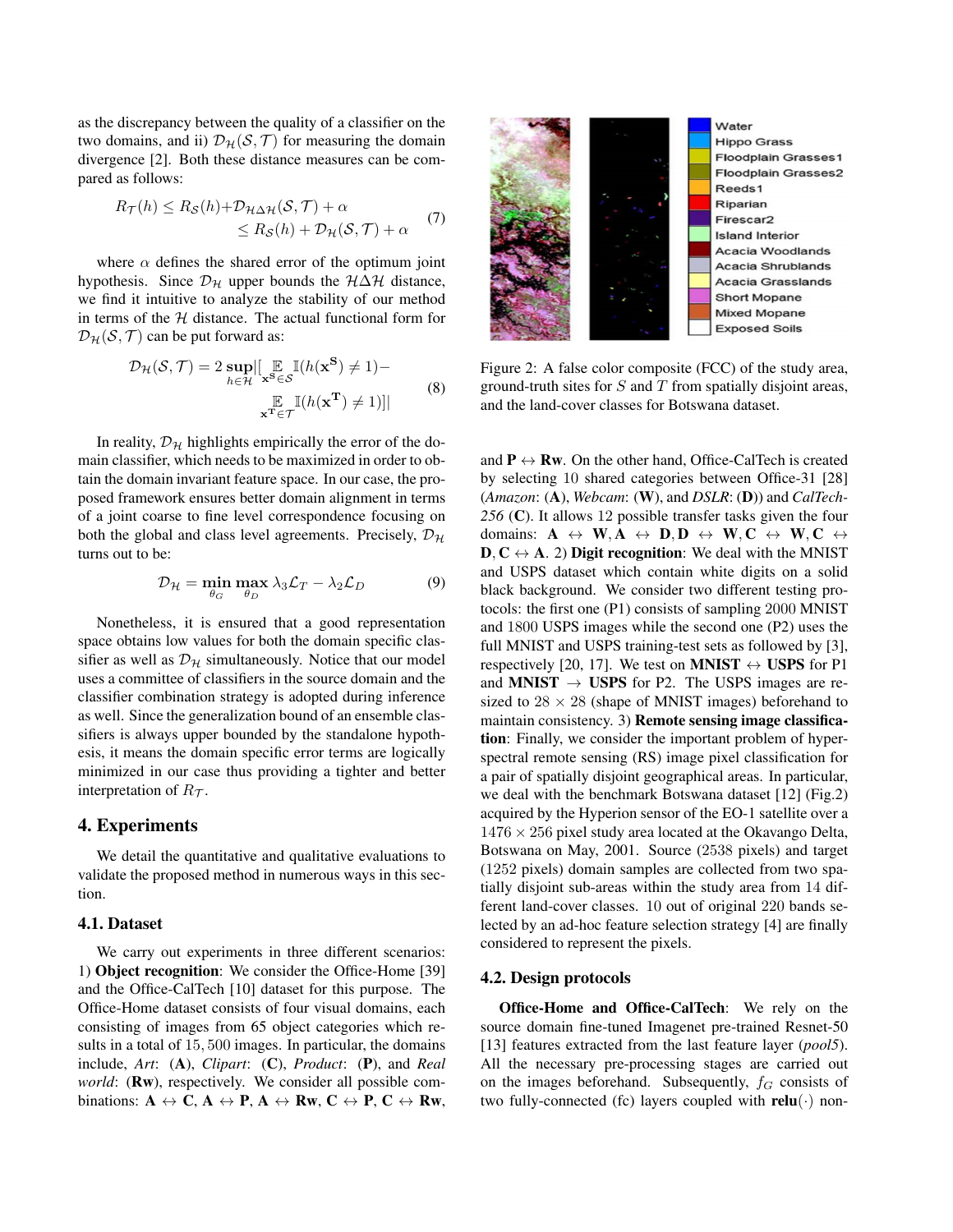linearity and dropout units and having dimensions 1000 and 128, respectively. Batch-normalization is used after each fc layer.

MNIST and USPS: A common CNN based feature extractor is used for both these dataset. The CNN structure followed is:  $(\text{conv1} \rightarrow \text{max-pool1}) \rightarrow (\text{conv2} \rightarrow$  $max-pool2$   $\rightarrow$  fc1  $\rightarrow$  fc2 and the final feature dimensions are 128. Batch-normalization and relu non-linearity are used after the blocks. The fc layers are also followed by dropout units.

RS dataset: The spectral bands are used as the input features. Subsequently, two over-complete fully-connected layers endowed with batch-normalization and relu nonlinearity are used for constructing  $f_G$  with the final feature space having 20 dimensions.

In all cases, the considered classifiers are represented by fc layers with the required number of output units. All the classifiers are trained with the standard cross-entropy loss.

Training protocols: Training is carried out using the Adam optimizer [16] with a learning rate of 0.001 and a batch size of 20. We report the average overall accuracy as the performance measure on the target domain. In order to select the  $\lambda$ s, we find that too large or too small  $\lambda_2$ ,  $\lambda_3$  (corresponding to the domain classifier and the target logit-homogeneity loss) lead to poor classification performance and henceforth we set  $\lambda_2 = \lambda_3 = 1$ . Likewise, we consider different values of  $\lambda_1$  in the range [1, 0.0001] for all the dataset and report the best performance.  $X_{HO}^{S}$ and  $X_{HO}^{T}$  are constructed using the entire  $\mathbb{X}^{S}$  and  $\mathbb{X}^{T}$ . Finally, we report the results considering two source classifiers for the ensemble, but have done some sensitivity analysis, apart from other factors, on the number of classifiers for **MNIST**  $\rightarrow$  **USPS** (P1) (Section 4.4).

#### 4.3. Comparative analysis  $<sup>1</sup>$ </sup>

Office-Home: Table 1 details the comparative performance analysis of the proposed approach with respect to a number of recent DA techniques. All the methods are evaluated on the same initial Resnet-50 features and identical evaluation protocol is followed. In the trivial case, it is found that when the source classifier is directly applied to the target domain, a mean classification performance of 46.1% can be obtained. Subsequently, the standard adversarial learning based methods are tested which produce the mean average accuracy in the range between: DAN- 56.3% and JAN [22]-58.3%. The CDAN method [21], on the other hand, incorporates discriminative class information in the adversarial training process and outputs a mean classification performance of 63.8%. Our method, which is also based on incorporating the idea of discriminative class information within the adversarial training process using ensemble learning, reports a performance of 64.3%, outperforming the rests.

Office-CalTech: Similar to Office-Home, we compare the performance of our technique on Office-CalTech with four techniques where Resnet-50 features are used (Table 2). In the base scenario, a multi-class support vector machine (SVM) trained on the source domain is applied to the target data without adaptation which produces an accuracy of 91.3%. Subsequently, two ad-hoc techniques are also deployed: subspace alignment (SA) [31] where a mapping function is modeled to project the source domain samples to the target domain and CORAL [7], respectively and we find CORAL outperforms SA slightly by 0.9%. The very recent RWA [37] employs the idea of finding stable labels in the target and pose it as a optimum random walk problem and it produces a mean accuracy of 96.3%. We are better than RWA in eight out of twelve cases and overall we further enhance the average classification performance by 0.5% as compared to RWA, thus obtaining the new state-of-art.

MNIST-USPS: As already mentioned, we consider two experimental scenarios P1 and P2 for MNIST and USPS. Apart from DANN, ADDA and DSN, here we consider six new techniques for comparison purpose all of which are based on adversarial training. It is found that the use of discriminative class information indeed helps the training process for all the experimental cases (Table 3). Moreover, the performance of these methods are found to be highly similar to each other. In contrast, we observe that our approach outperforms the others by at least 0.8% for **MNIST**  $\rightarrow$  **USPS** (P1) and by at least  $0.2\%$  for **MNIST**  $\rightarrow$  **USPS** (P2) while providing comparable performance for USPS  $\rightarrow$  MNIST with ADDA, Generate to adapt and at the same time beating the others.

RS dataset: Table 4 summarizes the performance comparison of our technique with respect to four representative techniques from the literature. Owing to high overlap between a number of land-cover classes in the spectral domain, none of the techniques are able to produce very high accuracy in this regard. Precisely, TCA [25], GFK [10], and SA [31] can produce a maximum of 70% classification rate. We are able to further extend the same by 7.5% to obtain an overall classification performance of 77.5%. Finally, we see that our model outperforms the DANN [9] method by 4.5% in this case.

#### 4.4. Critical discussions

Here we consider the **MNIST**  $\rightarrow$  **USPS** (P1) case to qualitatively assess our model.

Visualization: Fig.3 depict the t-SNE plots for MNIST and USPS before and after feature adaptation. In this respect, we also highlight the effect of  $\mathcal{L}_T$ . It can be observed that our model obtains better class overlapping (Fig.3(e)) than the standard scenario (domain confusion + source do-

<sup>&</sup>lt;sup>1</sup>Results are taken from the respective papers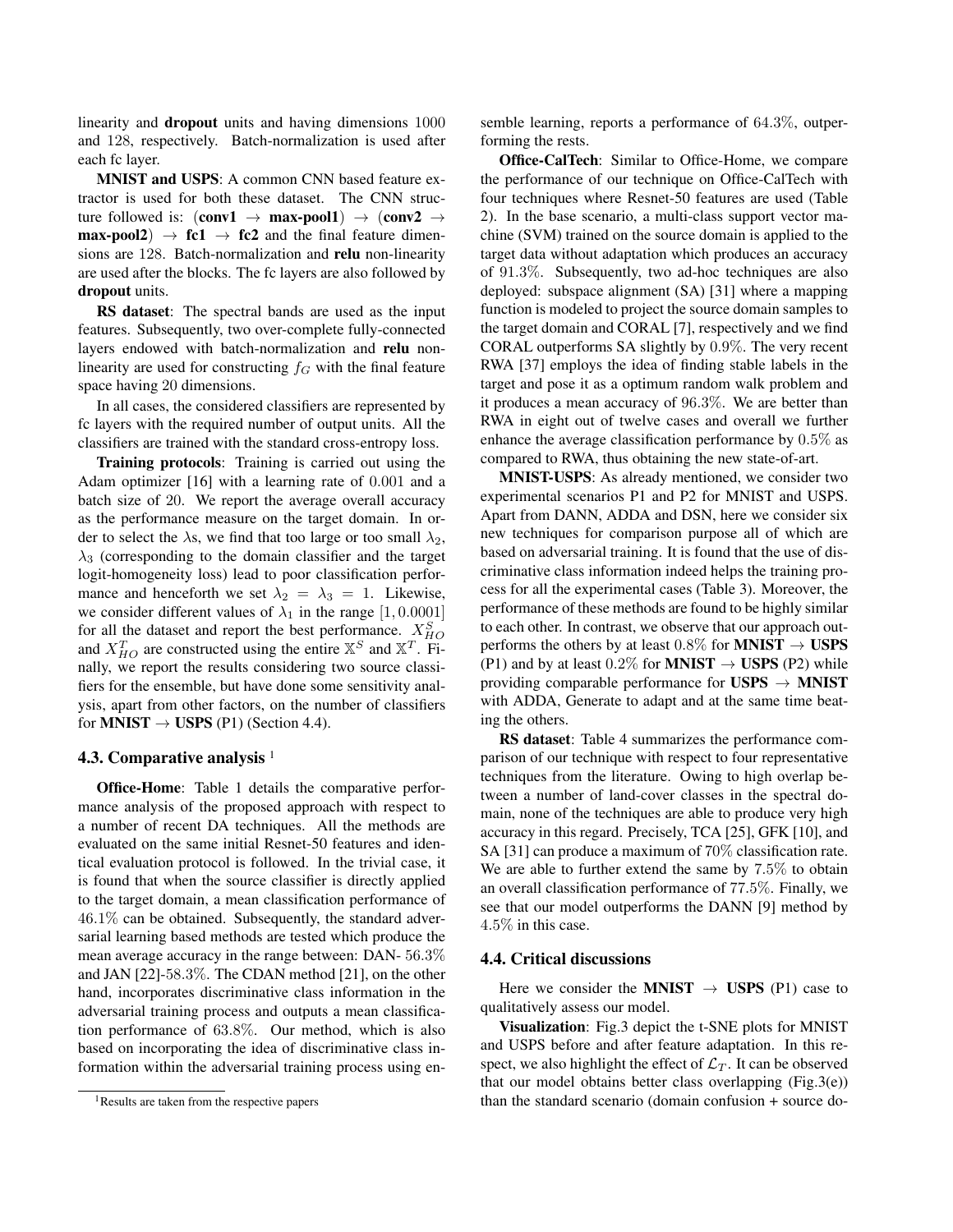| Method                    | $\rightarrow$ | $\rightarrow$ | Rw<br>$\rightarrow$ |      |      | Rw<br>$\overline{\phantom{0}}$ | P.   | $P \rightarrow$ | Rw   | $Rw \rightarrow$ | $Rw \to C$ | $Rw \to 1$<br>$\boldsymbol{D}$ | Average |
|---------------------------|---------------|---------------|---------------------|------|------|--------------------------------|------|-----------------|------|------------------|------------|--------------------------------|---------|
| Resnet (source only) [13] | 34.9          | 50.0          | 58.0                | 37.4 | 41.9 | 46.2                           | 38.5 | 31.2            | 60.4 | 53.9             | 41.2       | 59.9                           | 46.1    |
| <b>DAN</b> [25]           | 43.6          | 57.0          | 67.9                | 45.8 | 56.5 | 60.4                           | 44.0 | 43.6            | 67.7 | 63.1             | 51.5       | 74.3                           | 56.3    |
| <b>DANN</b> [9]           | 45.6          | 59.3          | 70.1                | 47.0 | 58.5 | 60.9                           | 46.1 | 43.7            | 68.5 | 63.2             | 51.8       | 76.8                           | 57.6    |
| <b>JAN [22]</b>           | 45.9          | 61.2          | 68.9                | 50.4 | 59.7 | 61.0                           | 45.8 | 43.4            | 70.3 | 63.9             | 52.4       | 76.8                           | 58.3    |
| CDAN-RM [21]              | 49.2          | 64.8          | 72.9                | 53.8 | 62.4 | 62.9                           | 49.8 | 48.8            | 71.5 | 65.8             | 56.4       | 79.2                           | 61.5    |
| <b>CDAN-M [21]</b>        | 50.6          | 65.9          | 73.4                | 55.7 | 62.7 | 64.2                           | 51.8 | 49.1            | 74.5 | 68.2             | 56.9       | 80.7                           | 62.8    |
| <b>CDAN</b> [21]          | 49.0          | 69.3          | 74.5                | 54.4 | 66.0 | 68.4                           | 55.6 | 48.3            | 75.9 | 68.4             | 55.4       | 80.5                           | 63.8    |
| Ours                      | 53.2          | 73.1          | 77.2                | 55.2 | 66.2 | 68.8                           | 52.3 | 48.5            | 76.8 | 67.2             | 54.4       | 79.8                           | 64.3    |

Table 1: A comparative study on Office-Home dataset using Resnet-50 features (in %).

| Method               |      |      |      |      |      |      |      |      | W.   |      |      |       | Average |
|----------------------|------|------|------|------|------|------|------|------|------|------|------|-------|---------|
| Source-SVM           | 89.4 | 92.3 | 89.7 | 93.6 | 91.0 | 87.6 | 91.2 | 86.7 | 97.9 | 90.5 | 86   | 99.9  | 91.5    |
| SA [31]              | 88.9 | 91.8 | 89.8 | 93.4 | 90.3 | 90.2 | 91.4 | 85.8 | 97.8 | 90.7 | 85.4 | 99.8  | 91.3    |
| CORAL <sub>[7]</sub> | 89.2 | 92.2 | 91.9 | 94.1 | 92.0 | 92.1 | 94.3 | 87.7 | 98.0 | 92.8 | 86.7 | 100.0 | 92.6    |
| <b>RWA [37]</b>      | 93.8 | 98.9 | 97.8 | 95.3 | 99.4 | 95.9 | 95.8 | 93.1 | 98.4 | 95.3 | 92.4 | 99.S  | 96.3    |
| Ours                 | 92.8 | 98.9 | 97.0 | 96.0 | 99.0 | 97.0 | 96.5 | 97.0 | 99.5 | 95.5 | 91.5 | 100.0 | 96.8    |

Table 2: A comparative study on Office-CalTech dataset using Resnet-50 features (in %).

| Method                  | <b>MNIST-USPS</b> | <b>USPS-MNIST</b> | MNIST-USPS (full) |
|-------------------------|-------------------|-------------------|-------------------|
| $MMD$ <sup>†</sup> [20] |                   |                   | 81.1              |
| $DANN^{\dagger}[9]$     | 77.1              | 73.0              | 85.1              |
| $DSN^{\dagger}[3]$      | 91.3              |                   |                   |
| <b>ADDA</b> [35]        | 89.4              | 90.1              |                   |
| CoGAN [18]              | 91.2              | 89.1              | 95.7              |
| <b>DIFA [40]</b>        | 92.3              | 89.7              | 96.2              |
| $[29]$ for $(n=2)$      | 92.1              | 90.0              | 93.1              |
| DupGAN [15]             |                   |                   | 96.0              |
| CY-CADA [14]            |                   |                   | 95.6              |
| Generate to adapt [30]  | 92.8              | 90.8              | 95.3              |
| Ours                    | 93.4              | 90.3              | 96.4              |

Table 3: Performance analysis on the MNIST and USPS pairs. † indicates that those methods employ a few labeled target domain samples in their training, as opposed to ours which only uses source training data (in %).

| Method          | Accuracy |
|-----------------|----------|
| Source only SVM | 50.0     |
| <b>TCA</b> [25] | 61.0     |
| ITML $[6]$      | 70.0     |
| SA [31]         | 65.0     |
| <b>GFK [10]</b> | 70.0     |
| <b>DANN</b> [9] | 73.0     |
| urs             | 77.5     |

Table 4: A comparative study on the RS dataset (in %).

main classification) (Fig.3(d)), thanks to the class-wise realignment. Further, observe that the training loss gets saturated within 1000 epochs and by then, our improved domain classifier accuracy is fixed around 50%, thus indicating high domain confusion in the learned feature space (Fig.3(a-b)).

Ablation study on the loss: In this regard, we assess

the impact of individual loss term (Fig.4). We call the model with all the loss as the *full* model and the model only with source ensemble classifiers (no adaptation) as the *base* model, respectively. The base model provides 76% target accuracy, which is increased by 10% when  $\mathcal{L}_D$  is included in *base* loss. Further, the consideration of  $\mathcal{L}_T$  in (*base* +  $\mathcal{L}_D$ ) extends this performance significantly by  $\geq 5\%$  to produce an overall performance of 92.7%. Finally, the use of the feature regularizer loss  $\mathcal{L}_R$  in the *full* model provides the best target accuracy of 93.4%. This clearly indicates the importance  $\mathcal{L}_T$  in better aligning the domains with class level information. This trend can be observed for all the dataset. Further note that the  $\mathcal{L}_R$  loss induces an enhancement of  $1 - 1.5\%$  for all the cases of Office-Home and Office-CalTech dataset.

Effect of the number of classifiers in the ensemble: We analyze the effect of the size of the ensemble by considering 2 to 4 member classifiers in the committee in our *full* model (Fig.4). Note that, while two classifiers are considered, we observe the performance of the ensemble being  $93.4\%$ , which is almost  $1\%$  more than the performance of the individual classifiers. We find that the performance increases upto 94.4% when the number of classifiers are increased to three and four, respectively. Similar trends can be observed mainly for the large-scale dataset (Office-Home and MNIST-USPS) where  $1 - 2\%$  increase in accuracy can be found with more number of classifiers in the ensemble, while the classification performance does not change much for the rather small-scale data (Office-CalTech and the RS data).

Size of  $X^S$  and  $X^T_{HO}$ : In this regard, we gradually reduce the size of source training data and carry out the experiments (Fig.4). Note that the  $\alpha$  term Eq.7 inversely depends on the number of *i.i.d* samples used during training. As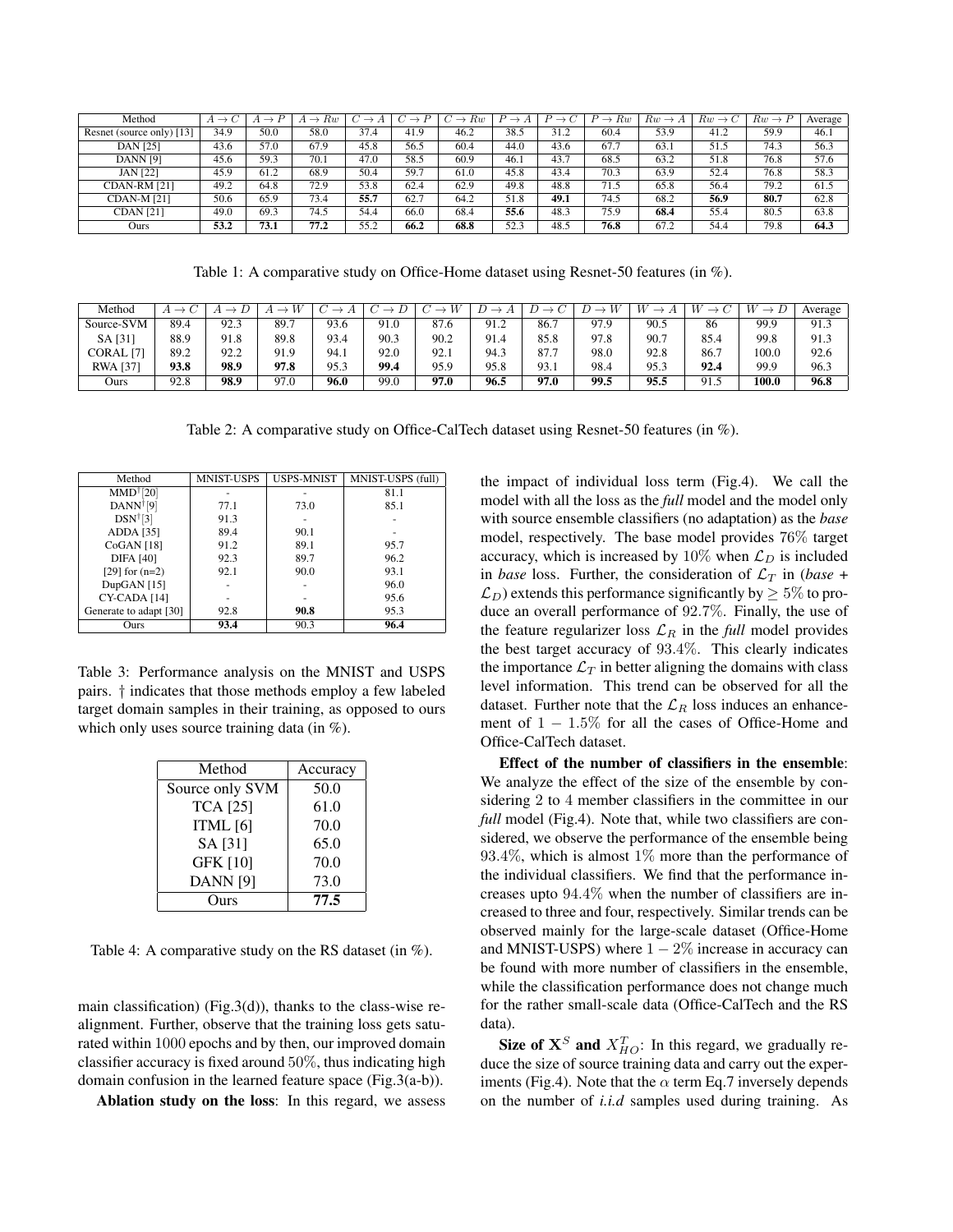

Figure 3: (a) Training loss, (b) Accuracy of improved domain classifier, (c) t-SNE of original MNIST, USPS, (d) t-SNE for the domains trained without  $\mathcal{L}_T$ , (e) t-SNE for full model. 0-1 signifies MNIST and USPS, respectively. The domains are denoted by green and red in (c)-(e).



Figure 4: Analysis on **MNIST**  $\rightarrow$  **USPS** (P1): From left to right: ablation on loss, ensemble size, size of source training set, size of held-out target subset. Bar colors denote different test scenarios.

expected, the accuracy keeps on decreasing with reduced training set. For instance, we find the accuracy to be 78% when only 250 out of the original 2000 samples are used in  $X^S$  while an accuracy of 87% is obtained when 1000 source domain training samples are deployed. Nonetheless, we consider the entire source domain labeled data as small sized source samples reduces the generalization capability of the method considering the overlapping nature of many of the categories. Similarly, the size of  $X_{HO}^T$  matters in effectively training our model. We consider 10%, 50%, and 100% target domain samples separately in this regard. The observation is that the final classification performance increases with more target samples in the held-out set, but not significantly: an increment of  $2 - 3\%$  between the 10% and 100% case (Figure 4).

**Sensitivity to**  $\lambda_1$ : Given that we find  $\lambda_1$  influences most the final classification performance among all the individual loss terms (Equation 5 and 6), we report the classification performance for different values of  $\lambda_1$  in the range [1, 0.0001]. We find that the optimal value of  $\lambda_1$  differs for different dataset. For **MNIST**  $\rightarrow$  **USPS** (P1), we obtain the best classification performance for  $\lambda_1 = 0.005$ . Table 5 depicts the study.

Compactness of the target domain samples: Since the source domain classifiers focus on producing similar class distributions scores for the target samples, this, in turn, makes the target domain samples highly compact. In order to validate this claim, we find the average class compact-

|                                                    |  | $0.5$   $0.05$   $0.005$   $0.0001$ |      |
|----------------------------------------------------|--|-------------------------------------|------|
| <b>Accuracy</b> (in %)   90.5   90.4   91.2   93.4 |  |                                     | 92.4 |

Table 5: Sensitivity analysis of  $\lambda_1$  for **MNIST**  $\rightarrow$  **USPS**.

ness over all the categories in terms of the average pairwise distances among all the samples in each class before and after the adaptation. Particularly for **MNIST**  $\rightarrow$  **USPS** (P1), we find that the compactness score reduces from 115 to 12, which confirms that high classwise density of the shared space. Similar trend can also be observed for all the dataset.

### 5. Conclusions

We propose a novel adversarial loss measure for unsupervised deep DA. In short, our framework addresses two shortcomings of the traditional domain classifier based DA: sub-optimal domain alignment and discrminativeness. In this regard, we find that the enforcement of an additional semantic consistency constraint on the target samples by a classifiers ensemble on source improves the performance of the domain classifier. Besides, we deploy the notion of ensemble learning in our framework and extensive experimental validation confirms the robustness of the approach.

Acknowledgement: B. Banerjee gratefully acknowledges the grant: ECR/2017/000365 by SERB, DST.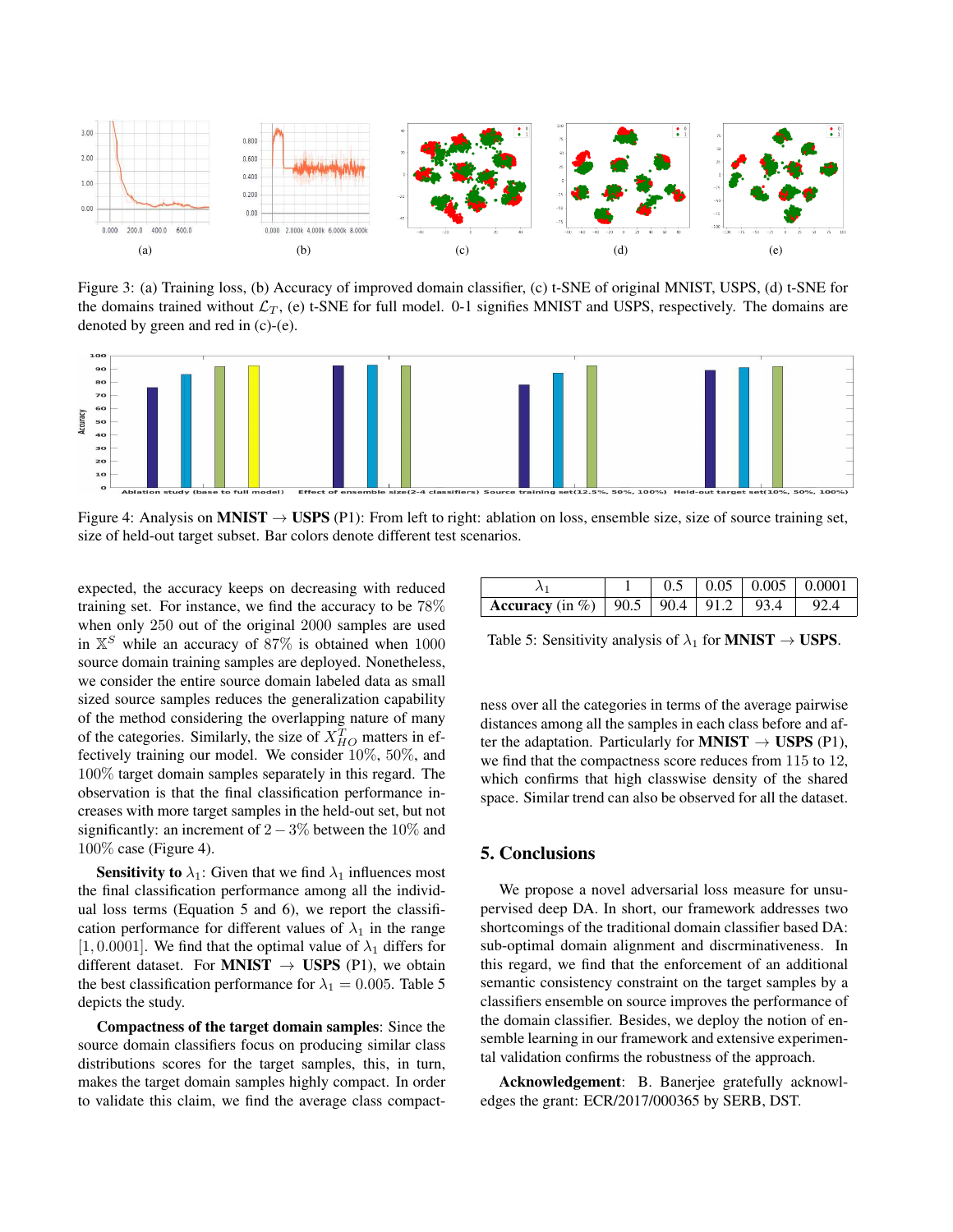## References

- [1] Shai Ben-David, John Blitzer, Koby Crammer, Alex Kulesza, Fernando Pereira, and Jennifer Wortman Vaughan. A theory of learning from different domains. *Machine learning*, 79(1-2):151–175, 2010.
- [2] Shai Ben-David, John Blitzer, Koby Crammer, and Fernando Pereira. Analysis of representations for domain adaptation. In *Advances in neural information processing systems*, pages 137–144, 2007.
- [3] Konstantinos Bousmalis, Nathan Silberman, David Dohan, Dumitru Erhan, and Dilip Krishnan. Unsupervised pixellevel domain adaptation with generative adversarial networks. In *The IEEE Conference on Computer Vision and Pattern Recognition (CVPR)*, volume 1, page 7, 2017.
- [4] Lorenzo Bruzzone and Claudio Persello. A novel approach to the selection of spatially invariant features for the classification of hyperspectral images with improved generalization capability. *IEEE transactions on geoscience and remote sensing*, 47(9):3180–3191, 2009.
- [5] Minmin Chen, Zhixiang Xu, Kilian Weinberger, and Fei Sha. Marginalized denoising autoencoders for domain adaptation. *arXiv preprint arXiv:1206.4683*, 2012.
- [6] Jason V Davis, Brian Kulis, Prateek Jain, Suvrit Sra, and Inderjit S Dhillon. Information-theoretic metric learning. In *Proceedings of the 24th international conference on Machine learning*, pages 209–216. ACM, 2007.
- [7] Basura Fernando, Amaury Habrard, Marc Sebban, and Tinne Tuytelaars. Unsupervised visual domain adaptation using subspace alignment. In *Proceedings of the IEEE international conference on computer vision*, pages 2960–2967, 2013.
- [8] Yaroslav Ganin and Victor Lempitsky. Unsupervised domain adaptation by backpropagation. In *Proceedings of the 32nd International Conference on International Conference on Machine Learning-Volume 37*, pages 1180–1189. JMLR. org, 2015.
- [9] Yaroslav Ganin, Evgeniya Ustinova, Hana Ajakan, Pascal Germain, Hugo Larochelle, François Laviolette, Mario Marchand, and Victor Lempitsky. Domain-adversarial training of neural networks. *The Journal of Machine Learning Research*, 17(1):2096–2030, 2016.
- [10] Boqing Gong, Yuan Shi, Fei Sha, and Kristen Grauman. Geodesic flow kernel for unsupervised domain adaptation. In *Computer Vision and Pattern Recognition (CVPR), 2012 IEEE Conference on*, pages 2066–2073. IEEE, 2012.
- [11] Raghuraman Gopalan, Ruonan Li, and Rama Chellappa. Domain adaptation for object recognition: An unsupervised approach. In *Computer Vision (ICCV), 2011 IEEE International Conference on*, pages 999–1006. IEEE, 2011.
- [12] Jisoo Ham, Yangchi Chen, Melba M Crawford, and Joydeep Ghosh. Investigation of the random forest framework for classification of hyperspectral data. *IEEE Transactions on Geoscience and Remote Sensing*, 43(3):492–501, 2005.
- [13] Kaiming He, Xiangyu Zhang, Shaoqing Ren, and Jian Sun. Deep residual learning for image recognition. In *Proceedings of the IEEE conference on computer vision and pattern recognition*, pages 770–778, 2016.
- [14] Judy Hoffman, Eric Tzeng, Taesung Park, Jun-Yan Zhu, Phillip Isola, Kate Saenko, Alexei A Efros, and Trevor Darrell. Cycada: Cycle-consistent adversarial domain adaptation. *arXiv preprint arXiv:1711.03213*, 2017.
- [15] Lanqing Hu, Meina Kan, Shiguang Shan, and Xilin Chen. Duplex generative adversarial network for unsupervised domain adaptation. In *Proceedings of the IEEE Conference on Computer Vision and Pattern Recognition*, pages 1498– 1507, 2018.
- [16] Diederik P Kingma and Jimmy Ba. Adam: A method for stochastic optimization. *arXiv preprint arXiv:1412.6980*, 2014.
- [17] Yann LeCun, Léon Bottou, Yoshua Bengio, and Patrick Haffner. Gradient-based learning applied to document recognition. *Proceedings of the IEEE*, 86(11):2278–2324, 1998.
- [18] Ming-Yu Liu and Oncel Tuzel. Coupled generative adversarial networks. In *Advances in neural information processing systems*, pages 469–477, 2016.
- [19] Ming-Yu Liu and Oncel Tuzel. Coupled generative adversarial networks. In *Advances in neural information processing systems*, pages 469–477, 2016.
- [20] Mingsheng Long, Yue Cao, Jianmin Wang, and Michael I Jordan. Learning transferable features with deep adaptation networks. *arXiv preprint arXiv:1502.02791*, 2015.
- [21] Mingsheng Long, Zhangjie Cao, Jianmin Wang, and Michael I Jordan. Conditional adversarial domain adaptation. In *Advances in Neural Information Processing Systems*, pages 1647–1657, 2018.
- [22] Mingsheng Long, Han Zhu, Jianmin Wang, and Michael I Jordan. Deep transfer learning with joint adaptation networks. In *Proceedings of the 34th International Conference on Machine Learning-Volume 70*, pages 2208–2217. JMLR. org, 2017.
- [23] Jeroen Manders, Elena Marchiori, and Twan van Laarhoven. Simple domain adaptation with class prediction uncertainty alignment. *arXiv preprint arXiv:1804.04448*, 2018.
- [24] Jie Ni, Qiang Qiu, and Rama Chellappa. Subspace interpolation via dictionary learning for unsupervised domain adaptation. In *Proceedings of the IEEE Conference on Computer Vision and Pattern Recognition*, pages 692–699, 2013.
- [25] Sinno Jialin Pan, Ivor W Tsang, James T Kwok, and Qiang Yang. Domain adaptation via transfer component analysis. *IEEE Transactions on Neural Networks*, 22(2):199–210, 2011.
- [26] Vishal M Patel, Raghuraman Gopalan, Ruonan Li, and Rama Chellappa. Visual domain adaptation: A survey of recent advances. *IEEE signal processing magazine*, 32(3):53–69, 2015.
- [27] Piyush Rai, Avishek Saha, Hal Daumé III, and Suresh Venkatasubramanian. Domain adaptation meets active learning. In *Proceedings of the NAACL HLT 2010 Workshop on Active Learning for Natural Language Processing*, pages 27–32. Association for Computational Linguistics, 2010.
- [28] Kate Saenko, Brian Kulis, Mario Fritz, and Trevor Darrell. Adapting visual category models to new domains. In *European conference on computer vision*, pages 213–226. Springer, 2010.